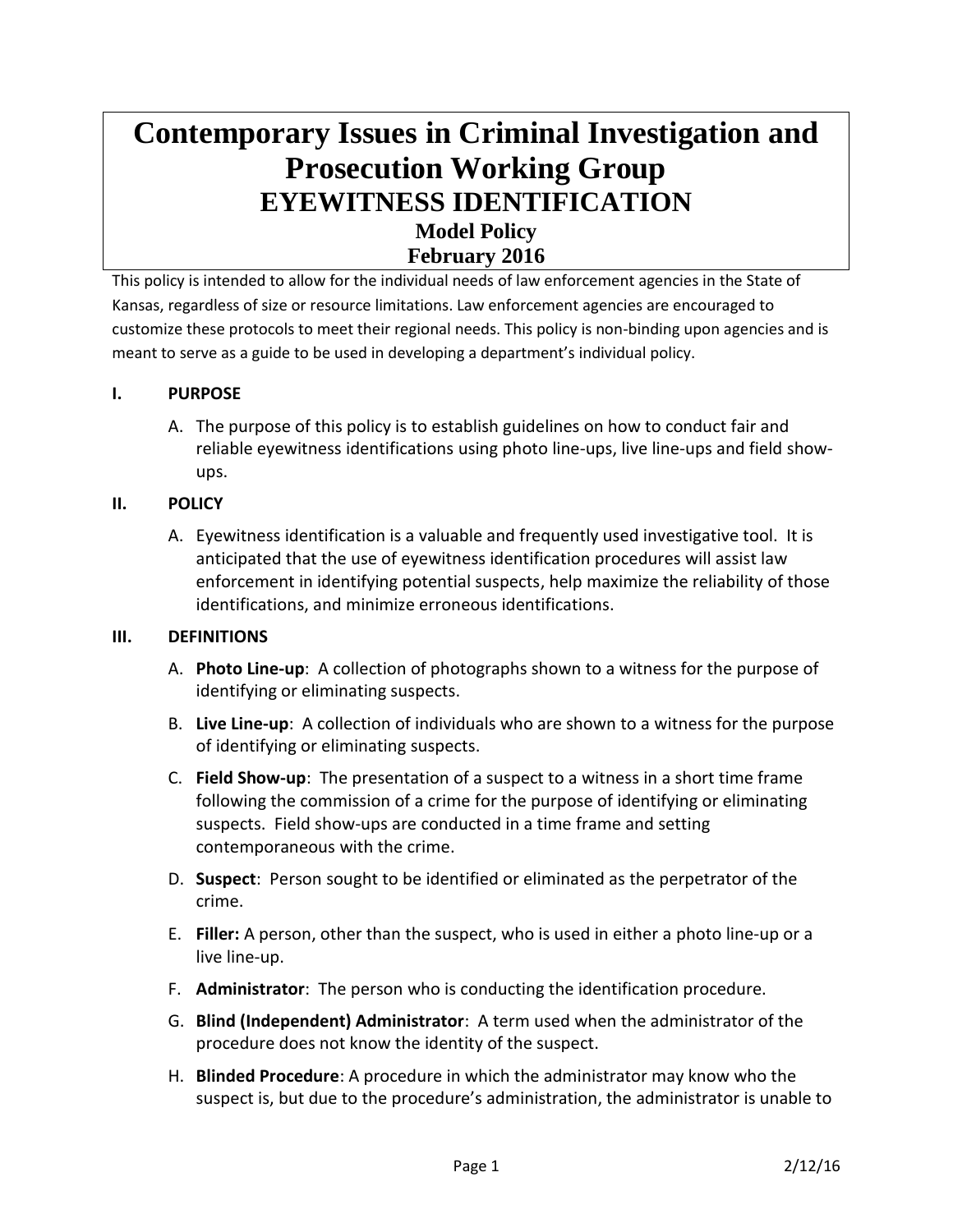provide cues to the witness. For example, the use of a folder to conceal a photo lineup from the administrator, blinds the procedure. Using this kind of procedure with a blind administrator makes the process "double blind."

I. **Confidence Statement**: A statement from a witness, in their own words, immediately following an identification, as to their confidence or certainty of the accuracy of the identification.

## **IV. GENERAL PROCEDURES**

- A. A minimum of five fillers should be used in any photo line-up or live line-up.
- B. Multiple witnesses shall not view a photo line-up, live line-up, or field show-up together. Efforts must be made to eliminate any communications between witnesses during the identification process.
- C. Fillers should be similar in appearance to the suspect. Similarities may include gender, race, age, and extraordinary physical features. Other factors to consider include clothing, facial hair, or other distinctive characteristics.
- D. A filler should not be used if the administrator is aware that the filler is known to the witness.
- E. Only one suspect will be included in each photo line-up or live line-up.
- F. If there is more than one suspect, then different fillers should be used in separate photo line-ups or live line-ups for each suspect.
- G. Photos should be as similar in layout and general appearance as possible. They must be free of any identifying information or other marks. Any identifying information contained on any photo must be covered and those areas of the other photos used should be similarly covered.
- H. Witnesses will be given instructions, preferably in writing, prior to viewing the photo line-up or live line-up covering the following points. Written instructions should be given to the witness prior to conducting the photo line-up or live line-up. The witness must acknowledge understanding the instructions prior to viewing the photo line-up or live line-up. If the instructions are provided in writing, the witness will be asked to sign the document as acknowledgement.
	- 1. As part of the ongoing investigation into a crime that occurred on (date) at (location) you are about to view a [photo line-up, live line-up].
	- 2. You will see [number] of people in the [photo line-up, live line-up]. There will be a number assigned to each person.
	- 3. Take whatever time you want to view the [photo line-up, live line-up].
	- 4. The suspect may or may not be present.
	- 5. Do not assume that I know who the suspect is.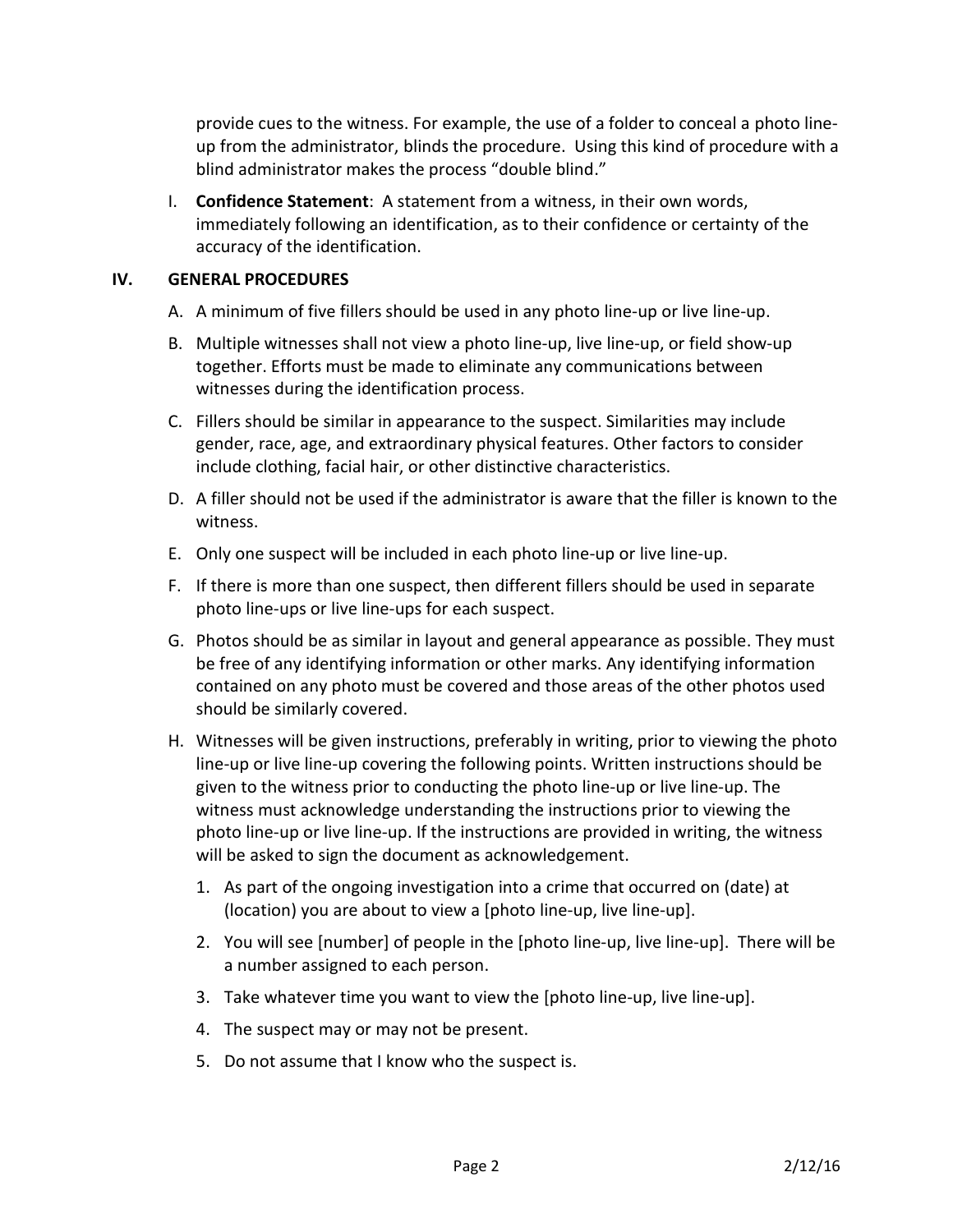- 6. I want you to focus on the persons you are shown and not look to me or anyone else in the room for guidance about making an identification during the procedure.
- 7. Individuals presented in the [photo line-up, live line-up] may not appear exactly as they did on the date of the incident because features, such as head and facial hair, are subject to change.
- 8. Members of a live line-up can be requested to speak, move, or change clothing.
- 9. If you do make an identification, I will ask you to describe your level of certainty about that identification using your own words.
- I. After the witness has had an opportunity to view the photo line-up or live line-up, the following questions will be asked and information provided to the witness. The exact wording below is not required. If the witness makes a response to any of these points prior to being asked, the details of that response will be noted.
	- 1. Do you recognize anyone?
	- 2. What is the number of the person you recognize?
	- 3. From where do you recognize the person?
	- 4. In your own words, how certain are you?
	- 5. The investigation will continue regardless of whether or not you make an identification.
	- 6. Do not discuss with other witnesses what you have seen, said or done during this procedure.
- J. No comment should be made by the administrator as to the witness' selection or the outcome of the identification procedure.
- K. Ask the witness to provide a confidence statement in which the witness describes his or her certainty about any identification made. The witness should use their own words and not a numerical scale. The response should be recorded verbatim.
- L. Whenever reasonably possible, videotape or audiotape the identification procedure.

#### **V. OPERATIONAL PROCEDURES**

- A. PHOTO LINE-UPS
	- 1. When practicable, the photo line-up should be presented to the witness by an investigator or officer who is unaware of the identity of the suspect. A blind procedure should be used as well by placing the photo line-up into a folder before presenting it to the witness. The administrator should be positioned so they are not in the line of sight of the witness while viewing the photo line-up.
	- 2. If the witness identifies one of the photos, they should be asked to mark the photo they are identifying and place their signature next to the photo.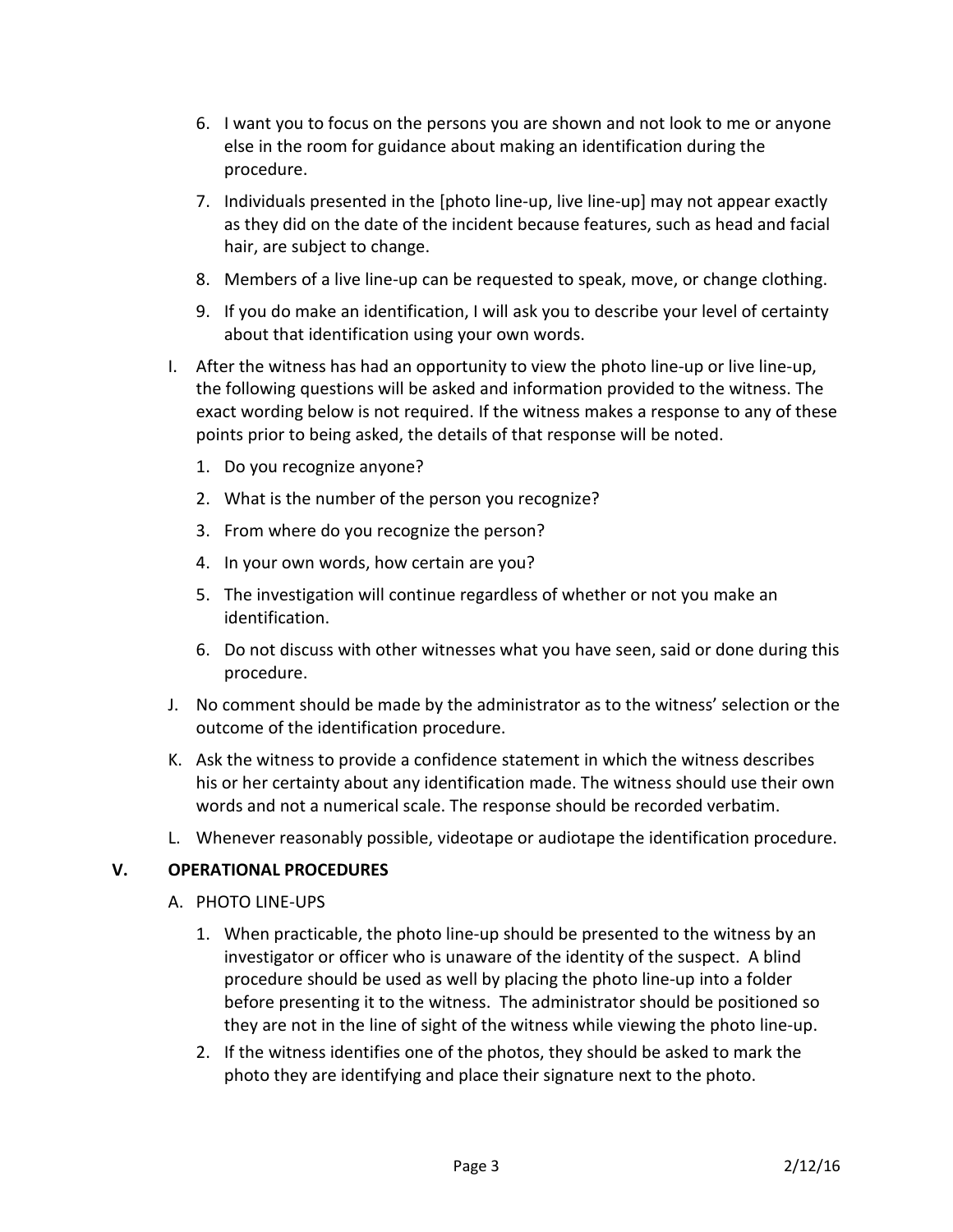- 3. Investigators should avoid addressing whether a person is in custody unless specifically asked. Witnesses should not be informed about any supporting evidence such as confessions, other ID's, or physical evidence that may have been obtained before presentation of the photo line-up.
- B. LIVE LINE-UPS
	- 1. The suspect should be allowed to pick his position in the live line-up.
	- 2. The individuals in the live line-up should be numbered consecutively and referred to only by their assigned number.
	- 3. The suspect should be in different positions if there is more than one live line-up.
	- 4. Where practicable, an independent administrator should be used to conduct a live line-up. The administrator should stand, in a neutral manner, outside the witness' line of sight while the live line-up is being viewed.
	- 5. Investigators should avoid addressing whether a person is in custody unless specifically asked. Witnesses should not be informed about any supporting evidence such as confessions, other ID's, or physical evidence that may have been obtained before the live line-up is conducted.
	- 6. Defendant's Right to Counsel in a Live Line-up
		- a) There are circumstances where a suspect may have the right to have a defense attorney present during a live line-up. Investigators should consult with their prosecutor's office for guidance regarding a defendant's right to counsel.
		- b) If the suspect has a right to counsel, the investigator should ensure that the suspect is advised of these rights. If the suspect waives his or her right to counsel, a written waiver should be obtained.
		- c) When present, the defense attorney must be instructed not to speak in the viewing room when the witness is present.
- C. FIELD SHOW-UPS
	- 1. The use of field show-ups should be avoided whenever possible in preference to the use of a photo line-up or live line-up.
	- 2. All General Procedures must be followed unless by their nature they do not apply to a field show-up process.
	- 3. When circumstances require the prompt display of a suspect to a witness, these procedures should be used to minimize potential suggestiveness.
	- 4. Document the witnesses' description of the perpetrator prior to conducting the field show-up.
	- 5. Use field show-ups only when the suspect is detained within a reasonably short time frame following the offense.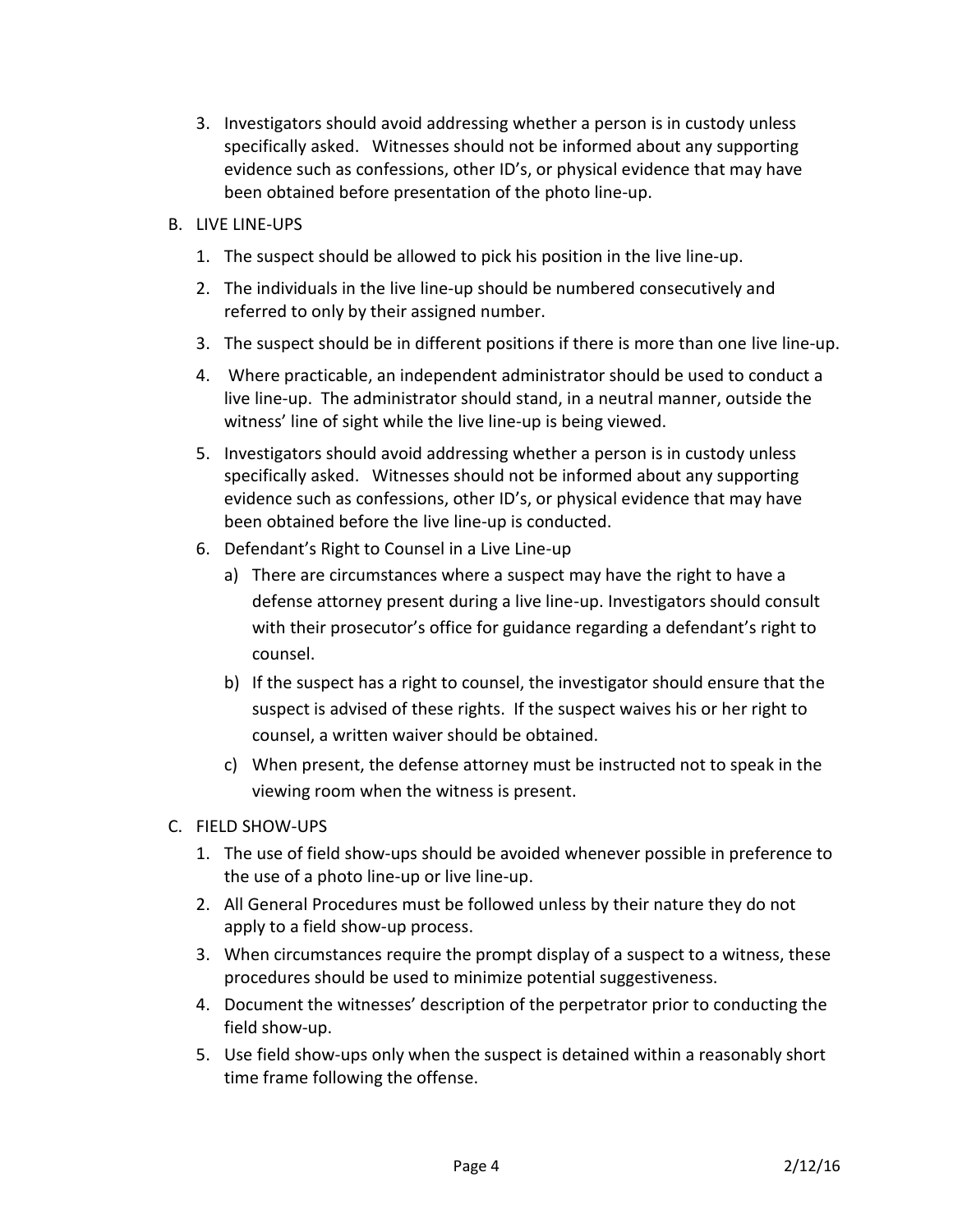- 6. Do not use single suspect field show-ups if probable cause to arrest the suspect has already been established.
- 7. Transport the witness to the location of the suspect whenever possible, rather than bringing the suspect to the witness.
- 8. Do not conduct field show-ups when the suspect(s) are in patrol cars, handcuffed, or physically restrained by police officers, unless necessary due to safety.
- 9. Caution the witness that the person he or she is about to see, may or may not be the perpetrator.
- 10. Separate witnesses and do not allow communication between them before or while conducting a field show-up.
- 11. If one witness identifies the suspect, use a photo line-up or live line-up for remaining witnesses.
- 12. Do not require field show-up suspects to put on clothing worn by, speak words uttered by, or perform other actions of the perpetrator.
- 13. Officers should scrupulously avoid words or conduct of any type that may suggest to the witness that the individual is or may be the perpetrator.
- 14. Ask the witness how certain he or she is of any identification that is made of a suspect. Document the exact words used by the victim without prompting the witness to elaborate.
- 15. Remind the witness not to talk about the field show-up to other witnesses until police or prosecutors deem it permissible.
- 16. Document the time and location of the field show-up, the officers present, and the outcome of the procedure.

# **VI. DOCUMENTING THE IDENTIFICATION PROCESS**

- A. The entire identification procedure should be memorialized and documented in the most reliable way possible. Where practicable, preserve the identification using audio or video recording.
- B. If the photo line-up or live line-up procedure cannot be recorded, it should be preserved by photograph. The witness should sign the photograph to verify that it is the photo line-up or live line-up that he or she viewed.
- C. If the show-up cannot be recorded, the suspect should be photographed, if practicable, at the time, place, and conditions they are viewed by the witness.
- D. Any physical or verbal reaction to the photo line-up, live line-up, or field show-up should be memorialized in a standardized manner. If this is done in writing, anything said by the witness should be verbatim.
- E. Document where the procedure took place, who was present, and the date and time it was administered.